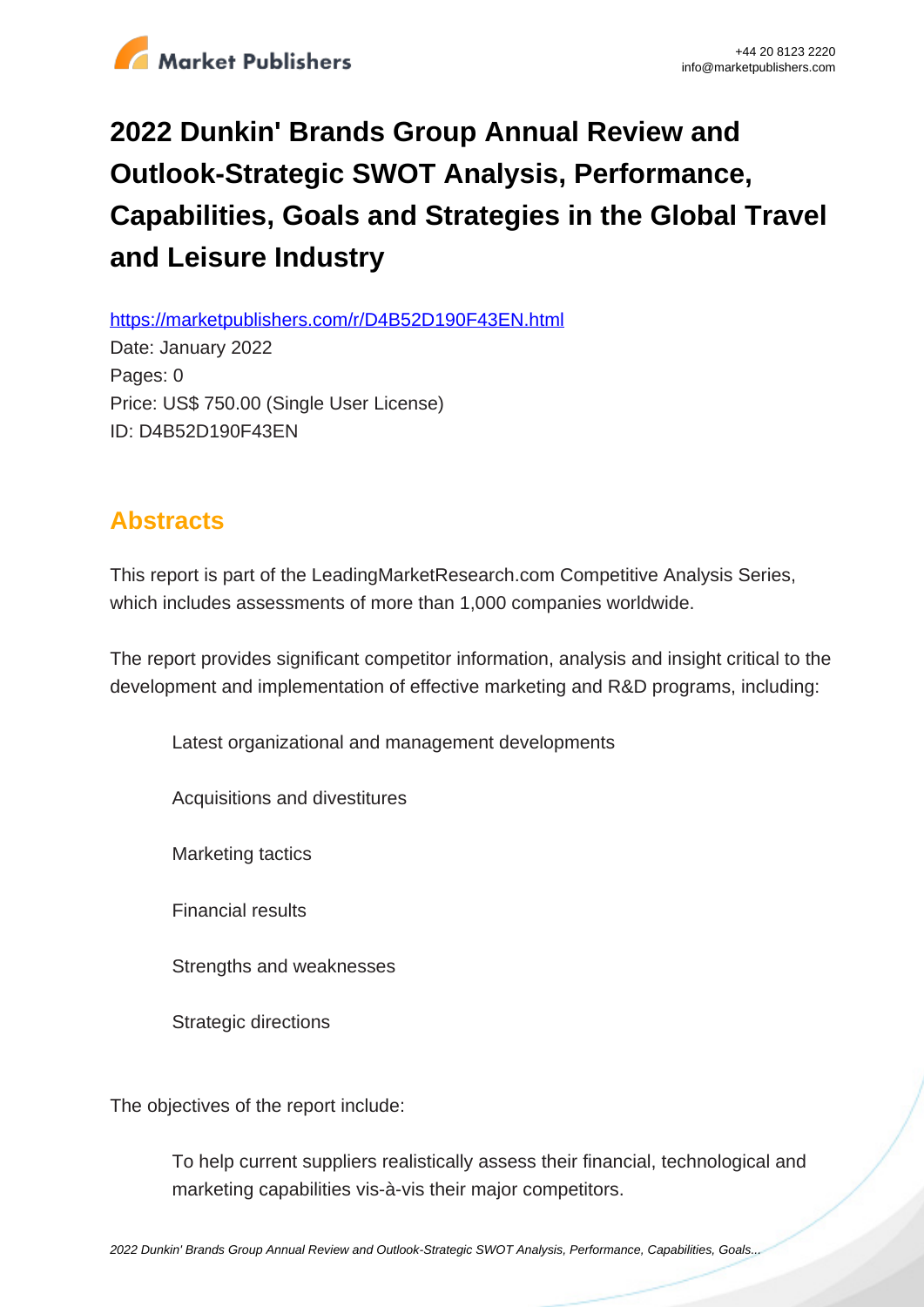

To assist potential market entrants in evaluating prospective acquisitions and joint venture candidates.

To complement the organizations' internal competitor information gathering efforts with objective analysis, data interpretation and insight.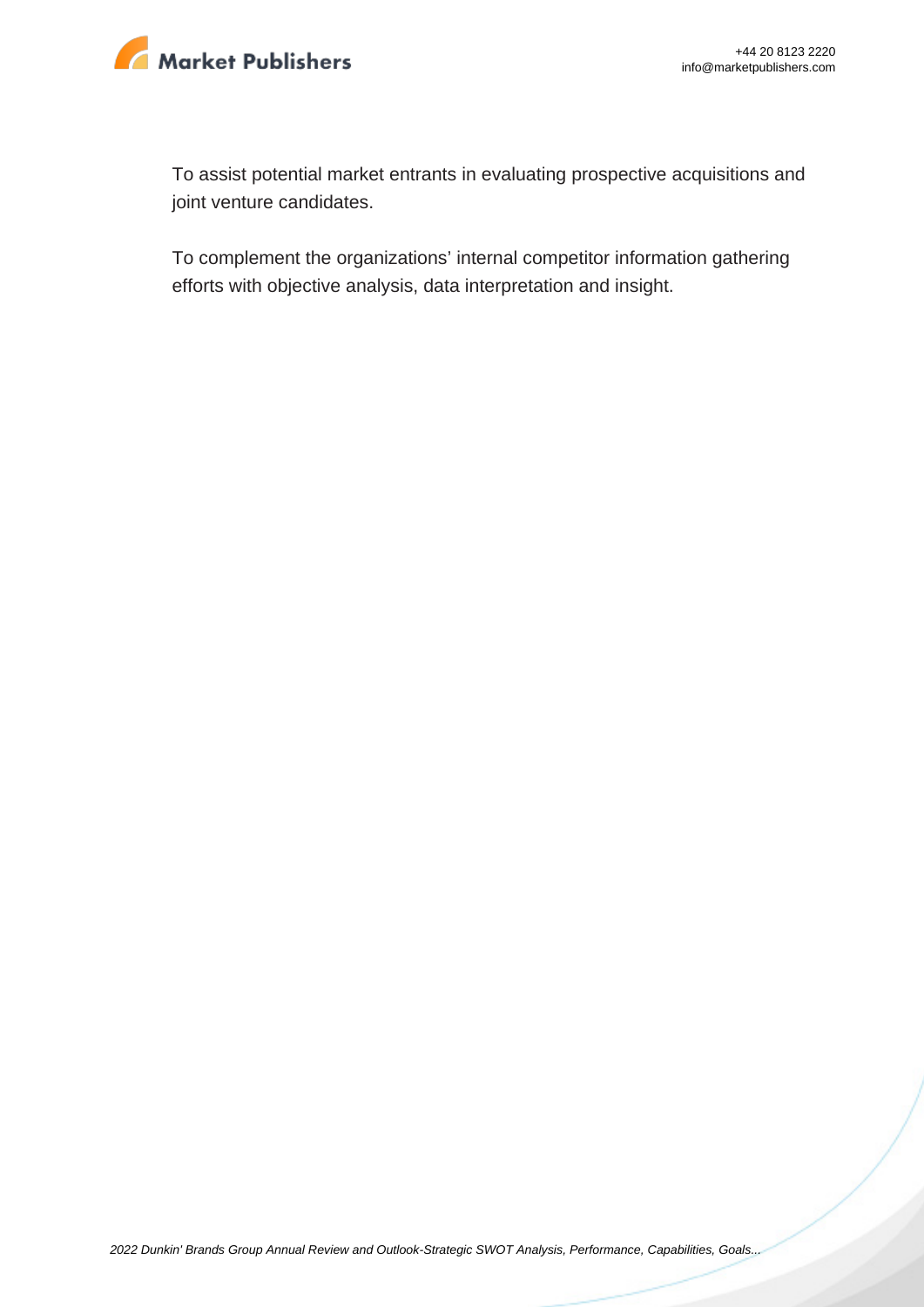

## I would like to order

Product name: 2022 Dunkin' Brands Group Annual Review and Outlook-Strategic SWOT Analysis, Performance, Capabilities, Goals and Strategies in the Global Travel and Leisure Industry Product link: [https://marketpublishers.com/r/D4B52D190F43EN.html](https://marketpublishers.com/report/services/travel-leisure/dunkin-brands-group-annual-review-n-outlook-strategic-swot-analysis-performance-capabilities-goals-n-strategies-in-global-travel-n-leisure-industry.html) Price: US\$ 750.00 (Single User License / Electronic Delivery) If you want to order Corporate License or Hard Copy, please, contact our Customer Service: [info@marketpublishers.com](mailto:info@marketpublishers.com)

## Payment

To pay by Credit Card (Visa, MasterCard, American Express, PayPal), please, click button on product page [https://marketpublishers.com/r/D4B52D190F43EN.html](https://marketpublishers.com/report/services/travel-leisure/dunkin-brands-group-annual-review-n-outlook-strategic-swot-analysis-performance-capabilities-goals-n-strategies-in-global-travel-n-leisure-industry.html)

To pay by Wire Transfer, please, fill in your contact details in the form below:

First name: Last name: Email: Company: Address: City: Zip code: Country: Tel: Fax: Your message:

\*\*All fields are required

Custumer signature

Please, note that by ordering from marketpublishers.com you are agreeing to our Terms & Conditions at<https://marketpublishers.com/docs/terms.html>

To place an order via fax simply print this form, fill in the information below and fax the completed form to +44 20 7900 3970